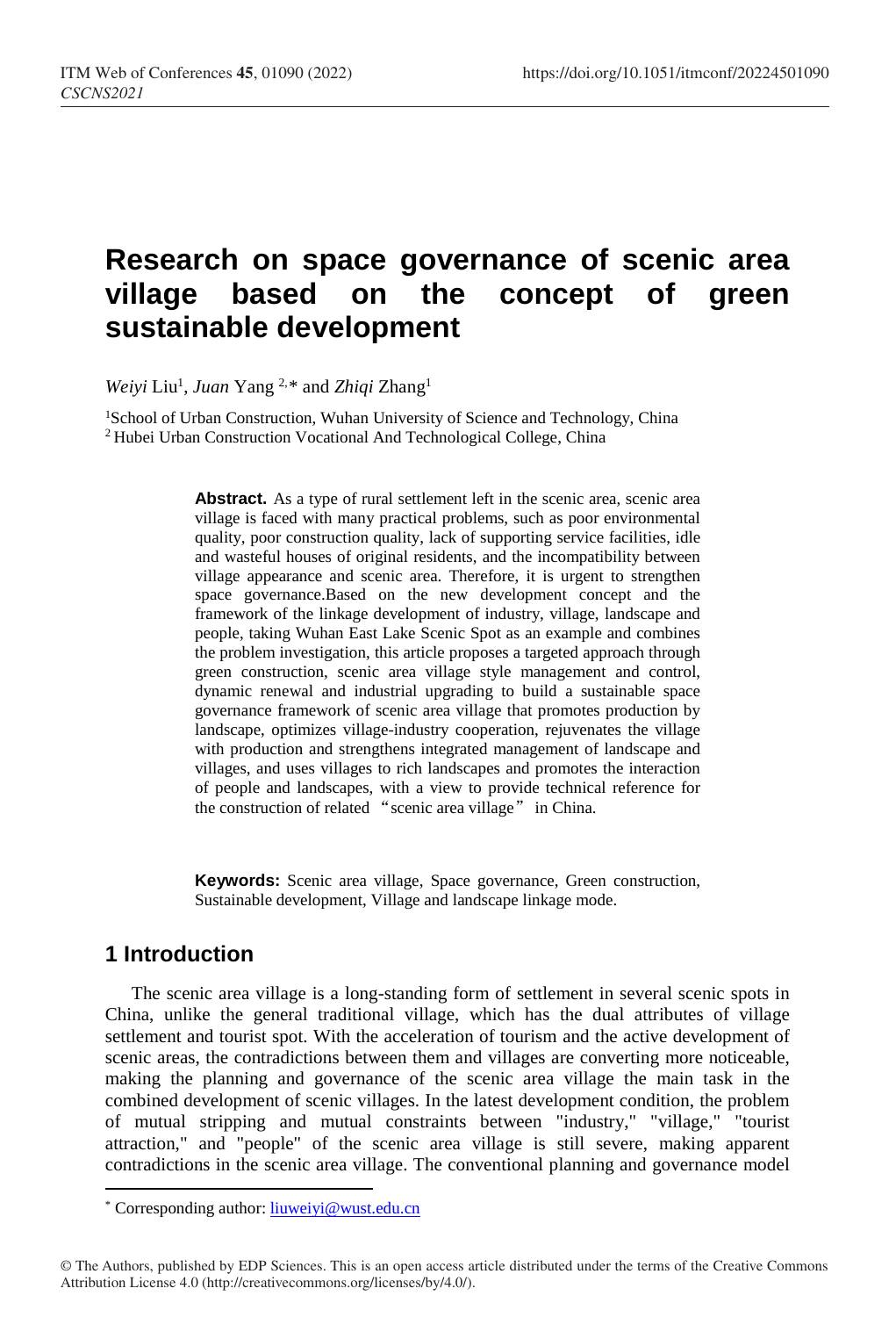of combining two elements is no longer enough to coordinate the integrated development between tourist attractions and villages. This article takes the scenic area village of Wuhan Donghu Lake as the research object and strives to build a linkage model of "industry, village, tourist attraction, and people" to increase the close connection between the elements. Through this, this paper puts forward a planning and management strategy for the scenic area village.

### **2 The construction of the linkage model of "industry, village, tourist attraction, and people"**

#### **2.1 Analysis of the connotation of the linkage of "industry, village, tourist attraction, and people"**

Compared with the traditional natural village, the scenic area village comprises four elements: industry, village, tourist attraction, and people, so it has a comprehensive production, life, and landscape ecosystem.

The industry is the driving force of the linkage of "industry, village, tourist attraction, and people." The development of the industry can not only determine the difficulty of monotonous industry in scenic area village, to a certain extent, it can also raise income sources for villagers and merchants, advance industrial institutions, increase industrial attractiveness and recognizability, reach tourists' consumption and functional needs, and enhance the recognition and attractiveness of tourist attraction.

The village is the carrier of the linkage of "industry, village, tourist attraction, and people." Based on the village, it can make up for the deficiencies of public service facilities in the village, upgrade the tourist attraction's service function, and increase visitors' tourist experience. In addition, the village's traditional culture can raise the tourist attraction's cultural attractiveness, take advantage of the disadvantages to complement the disadvantages, and further support the integrated development between tourist attraction and village.

The tourist attraction is the linkage for "industry, village, tourist attraction, and people." The tourist attraction is a landscape area with historical and cultural landscapes and natural landscapes as the main features. The systematic development of the tourist attraction advances the disorderly condition of the scenic area village, thus optimizing the community space in the scenic area village, improving the environmental quality of the tourist attraction, and fulfilling the common development between the village and tourist attraction.

People are the core of the linkage of "production, village, tourist attraction, and people." The definition of people is all kinds of people connected with the scenic area village: villagers, merchants, government, and tourists. Its people-centered approach coordinates the interests of villagers, merchants, government, and tourists and encourages the harmonious development of scenic area village.

The linkage of "industry, village, tourist attraction and people" emphasizes all elements' interaction and mutual integration. Furthermore, it balances the interests of all parties while obtaining the common development between tourist attractions and villages. Under the new transformation mode, the tourist attraction and the village are no longer mutually constrained antagonistic relationships. Instead, it is a development model of integrating tourist attraction and village with the concept of "industry as the driver, village as the support, tourist attraction as the link, and people as the core" under the role of mutual coordination among the elements of "industry," "village," "tourist attraction" and "people."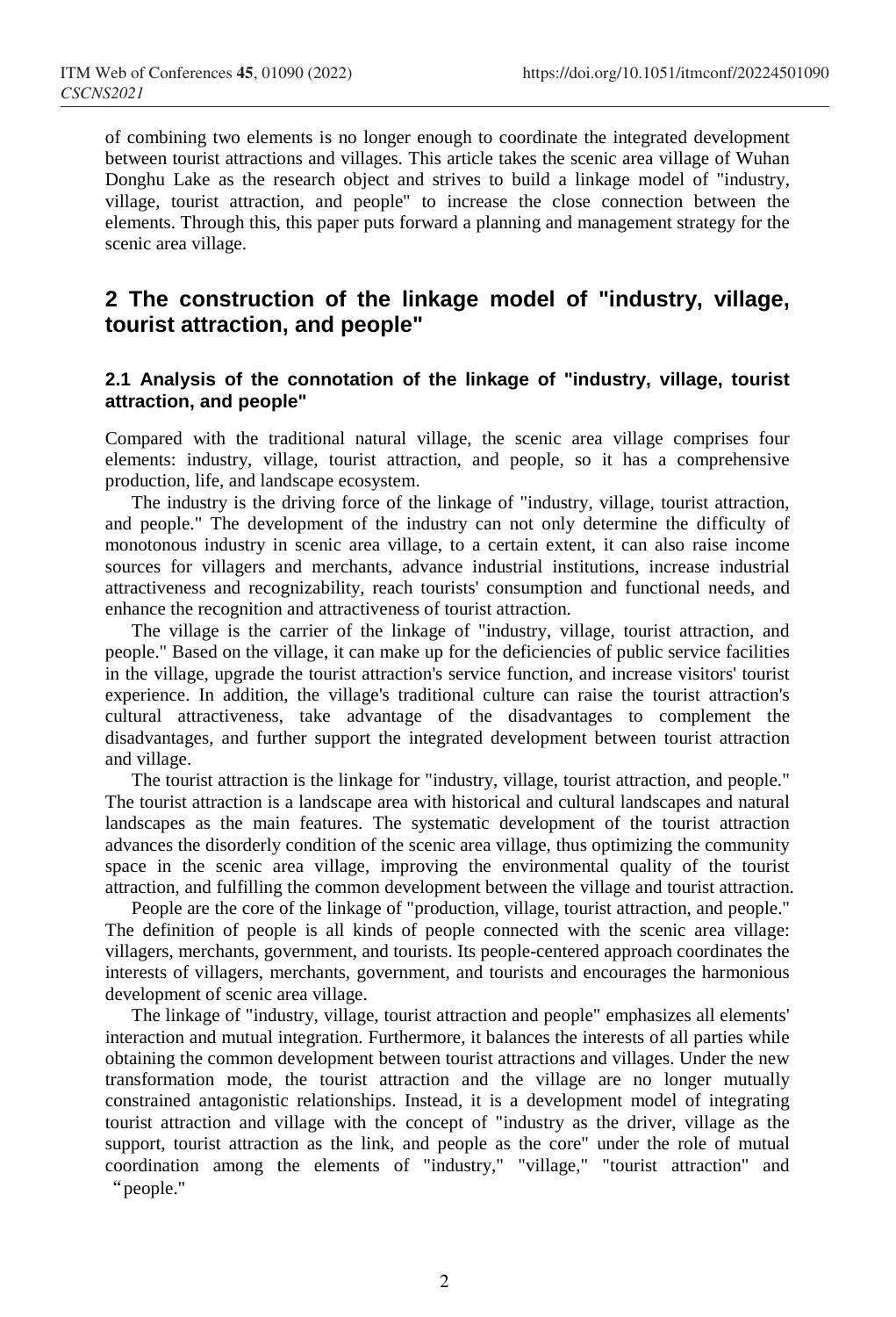#### **2.2 The linkage development goal of "industry, village, tourist attraction, and people."**

The ultimate goal of the linkage development of "industry, village, tourist attraction, and people" is to fulfill "the integration of tourist attraction and village with harmonious coexistence." This is utilized to regulate the connection between the elements of "industry," "village," "tourist attraction," and "people."

First of all, it stimulates the industrial upgrading of the scenic area village, replacing the conventional single industry model. Moreover, it can achieve industrial transformation, insert regional culture, promote diversified special industries, and inspire the development of tourist attractions and villages with industries. Thus, the insertion of new industries presents more occupational chances for the villagers in scenic area village and raises the income sources of the villagers. Promote particular industries to enhance the attractiveness of the tourist attraction to travelers.

Second, enhance the environment of the scenic area village, develop the service facilities, and improve the quality of the spatial environment. Foster the development of the village with the drive of industry, advance the quality of the village environment and the excavation of cultural features to combine cultural highlights to the tourist attraction, improve the charm of the tourist attraction, increase the overall village look and accomplish the integrated development between tourist attraction and village. Additionally, the human living environment is upgraded, villagers' satisfaction increases, which is more helpful to the development of the village. In the meantime, improving public service facilities in the scenic area village can offer comprehensive service space for travelers and raise their satisfaction.

Third, the natural environment of the tourist attraction as the background, discovering the tourist attraction's culture, and further heightening the charm of the tourist attraction. The development of the tourist attraction has a great relationship with the drive of the industry, and using culture as the performance of the charm of the tourist attraction can realize the permanent, sustainable development of the tourist attraction. Based on the village, inherit the humanistic history and folk customs of the scenic area village, combine a humanistic sentiment to the tourist attraction, enhance the landscape space, and further improve the attractiveness to travelers and achieve the sustainable development of the tourist attraction.

Fourth, people are the core, organizing the relationship between several interest subjects (including managers, villagers, merchants, and travelers) to coordinate tourist attractions and villages. The innovation of the management system can better regulate the connection between various subjects, coordinate the interests of all parties, and hasten the transformation of the scenic area village. At the same time, it can upgrade the environmental quality of the tourist attraction and promote the development of the integration between tourist attractions and villages, thus accomplishing the success and harmony of the tourist attraction and the peaceful and happy living of the villagers in the scenic area village.

The four elements of the "industry, village, tourist attraction, and people" link are mutually supporting, mutually coordinating, interlocking and progressive relationships, not to lose sight of each other. The development of a single element should make the advantages complement each other, to complete the upgrading of industry, the advancement of the human living environment, the enhancement of the charm of the tourist attraction, and the improvement of the satisfaction of the villagers and sightseers, etc., and then reach the development concept of common prosperity between tourist attractions and villages.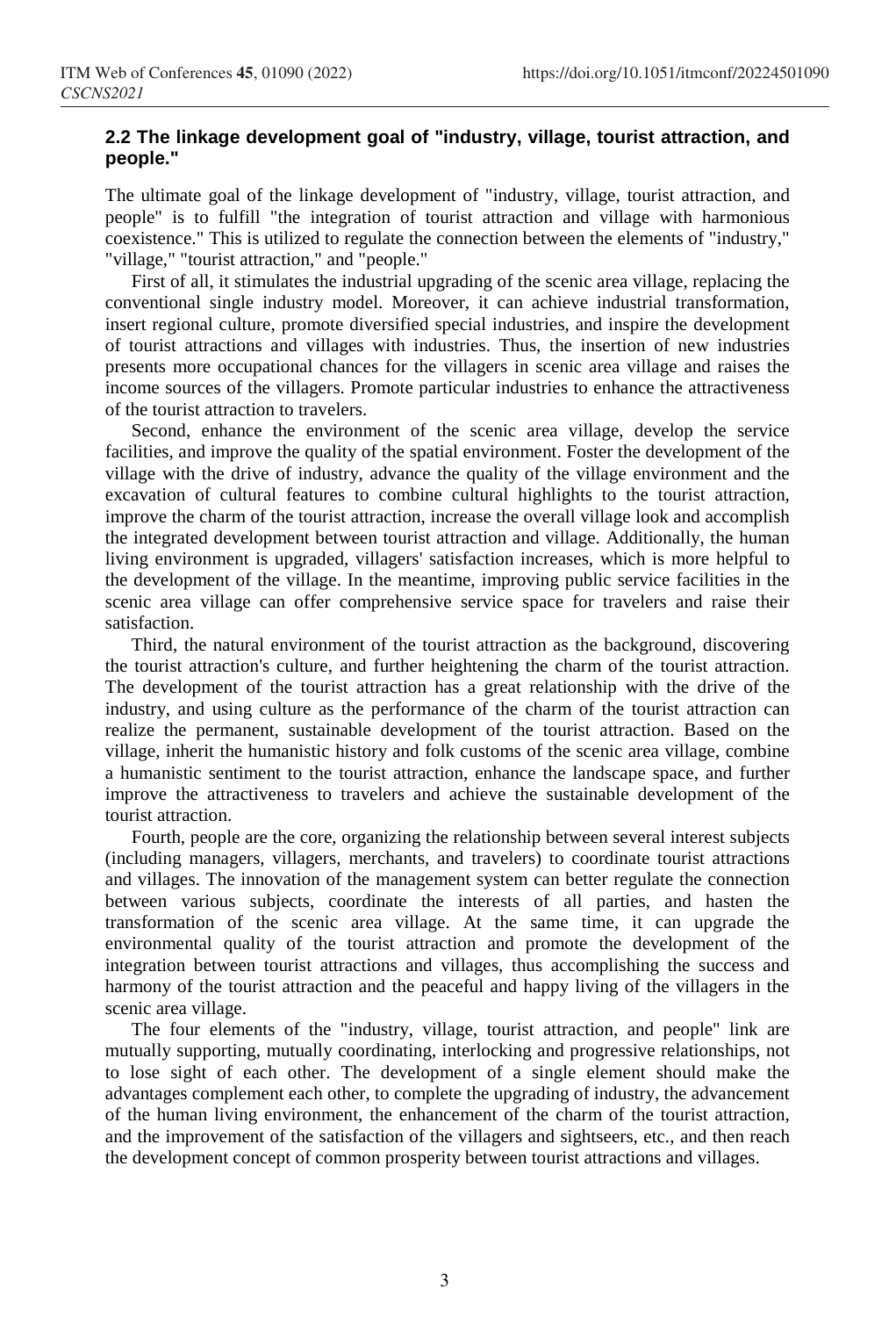### **3 Analysis of the current situation of the scenic area village in Wuhan Donghu Lake**

At this moment, there are 11 scenic area village in Wuhan Donghu Lake, which are separated into 6 areas. In the Thirteenth Five-Year Plan of China, the Donghu Lake has split the transformation types into relocation type, settlement type, control type, and reduction type under the development condition of each scenic area village. The opening of the Donghu Lake Green way in 2016 has considerably raised the attractiveness to visitors and intensified the dispute between the tourist attraction of Donghu Lake and the villages, which makes the planning and governance of the scenic area village very urgent(shown in photo 1 and 2).



**Photo 1.** Photo of dilapidated scene of building facade.



**Photo 2.** Photo of lack of village infrastructure.

#### **3.1 The relationship between tourist attraction and industry is not close, leading to the weak linkage of village and industry**

At present, the business model of the scenic area village in Donghu Lake is not intimately connected with the natural resources such as mountains, water, forests, and lakes of the tourist attraction, which makes the natural resources of the tourist attraction not evenly utilized. Since the inadequate development of characteristic, cultural, and experiential industries, the association between industry and tourist attraction has been stripped, appearing in the relationship between industry and village uncoordinated.

From the viewpoint of the development of the scenic area village in Donghu Lake, the current industries are principally in the form of small-scale cultural and creative industries, farmhouses, and B&Bs. Conventional farming and fishing industries require productive space, and the current industries are not closely linked with the natural resources of Donghu Lake. This addresses the core advantages of tourism insufficient and diminishes the charm of the tourist attraction, and its attractiveness to tourists is not strong, and its competitiveness is not great. Meanwhile, the existing industrial system is not perfect, and the tourism function is not excellent. Currently, the industry of scenic area village in Donghu Lake is not adequately associated with catering, accommodation, shopping, entertainment, recreation, and other related supporting tools, and the industrial chain is deficient. These problems above point to an inadequate connection between the development of the industry and the tourism function, cultural display function, and recreation and leisure function of the tourist attraction, making the industry level weak..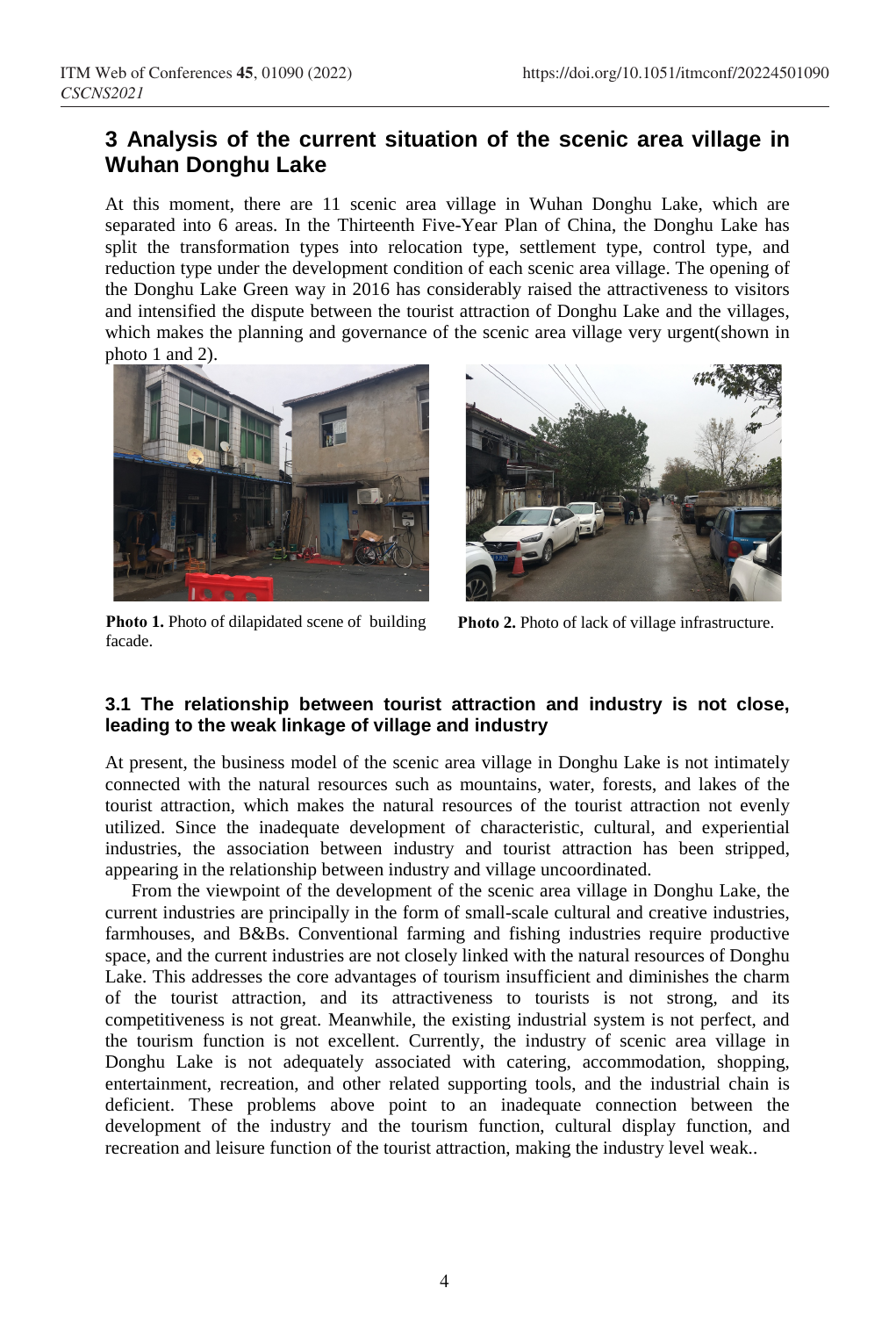#### **3.2 The uncoordinated development of industry and village aggravates the contradiction between tourist attraction and village**

Presently, the industry development in scenic area village is comparatively single and cannot match the coordinated development of village and tourist attractions, which makes the industry and village development divested. The present industry is principally the tourism industry regulated by outside merchants. The original farming and fishing industries are limited, and the participation of the original villagers is low. Additionally, the village land is occupied, decreasing the villagers' livelihood source, which further deepens their employment pressure and worsens their livelihood security. Subsequently, the development of the tourism industry also makes the management of villages and tourist attractions confusing, which further intensifies the disputes between tourist attractions and villages. For instance, some villagers are interested in forming tourism-oriented service facilities such as B&B, hotels, and farmhouses based on their residential buildings. The construction of the village is generally made by the villagers spontaneously. Since the shortage of unified planning management and control results in the severe phenomenon of haphazard construction in the scenic area village. This points to the destruction of the original style and texture of the village, and the transformation of the building style is disorganized, the overall architectural style, roof, color, and form are not similar, resulting in the general image is not coordinated, which is not helpful to the development between tourist attraction and village.

### **4 The governance strategy of scenic area village in Donghu Lake on the linkage of "industry, village, tourist attraction, and people"**

In the planning and governance of the scenic area village, under the linkage of "industry, village, tourist attraction, people," each element is indispensable because the inequality of even one element will point to the "ill-posed problem" of the entire system. Accordingly, the linkage of "industry, village, tourist attraction, and people" should be based on the development idea of "industry as the driver, village as the support, tourist attraction as the link, and people as the core" to accomplish the sustainable development cycle between "industry, village, tourist attraction, and people," and ultimately achieve "tourist attraction and village progress development together"(shown in figure 1).



Fig. 1. Figure with village and landscape linkage mode.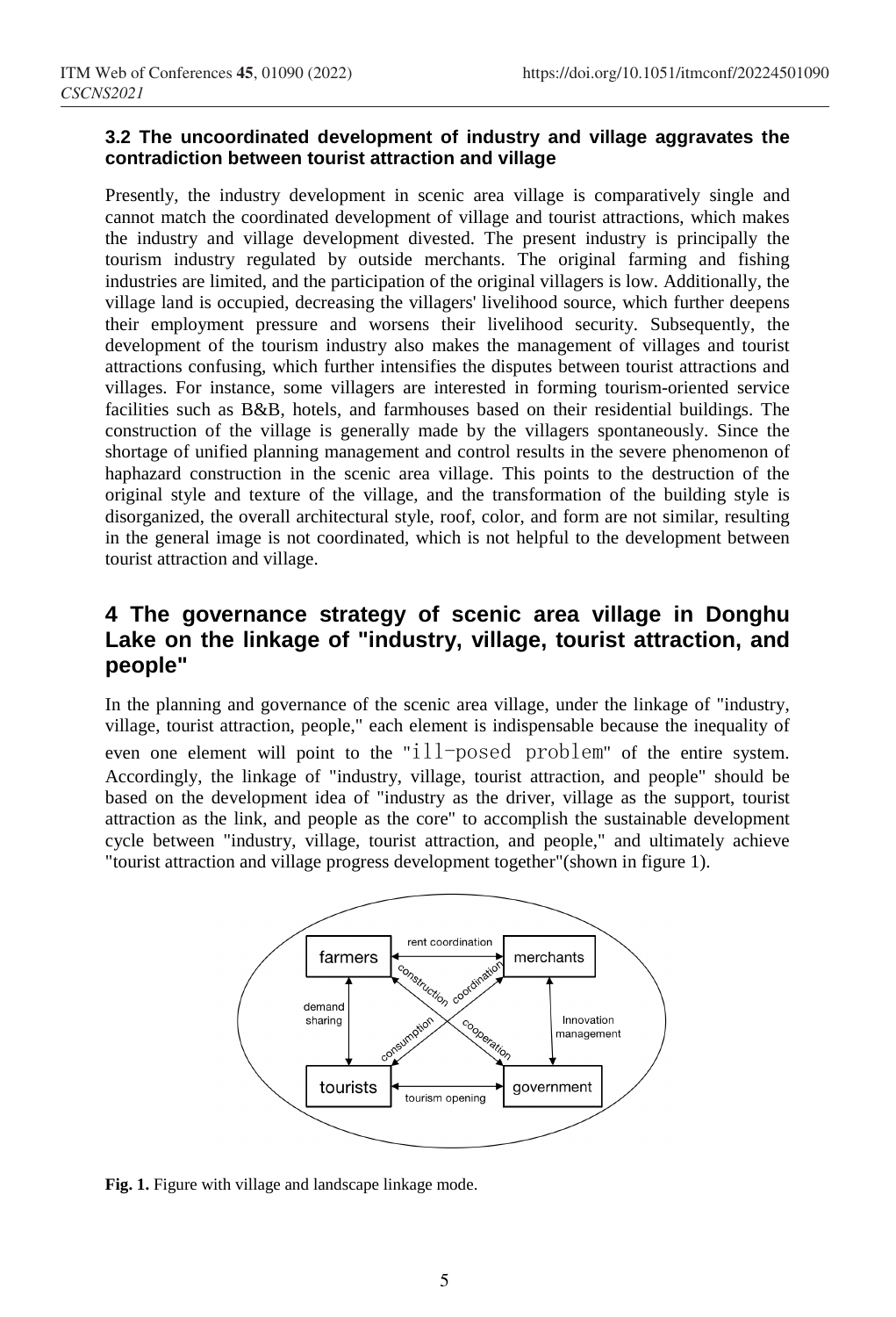#### **4.1 Support industry by tourist attraction and optimize the cooperation model between village and industry**

The development of tourist attractions cannot be supported by industry, so take the natural resources of tourist attraction as the base, take the water system green way as the texture, lead by healthy green industry development, discover far into the historical and cultural heritage of Donghu Lake. Correspondingly, by innovating the system, developing the industrial system, increasing the brand packaging, connecting landscape creation with industrial development, creating a landscape complex combining production, viewing, sightseeing, and experience. Furthermore, to enhance the attractiveness to tourists, encourage the optimization and upgrading of the industry in the village, and promote the extensive integration of "industry (agriculture), business, tourism, and culture."

Development of special industries to improve the attractiveness of tourist attractions. For instance, the fishing industry in Donghu Lake has a rich history, and under the chance of the planning and management of the scenic area village, the local fishing culture should be explored again. Meantime, establish a proprietary fishing experience area in the tourist attraction to present visitors with a venue for parent-child interactive activities. Or connect with water activities to rebuild the life of fishermen decades ago, so tourists can feel the life of fishermen and enhance their tourism experience. For example, thoroughly excavate the cultural elements of the two major flowers of "Plum" and "Lotus" in Donghu Lake, and arrange and regulate festivals such as the Plum Blossom Culture Festival and the Lotus Culture Festival to support the cultural dissemination and industrialization of the plum blossom and lotus, and strengthen the influence and popularity of Donghu Lake.

#### **4.2 Revitalize the village with the element of production and strengthen the integrated management of tourist attraction and village**

Advance the industrial structure and encourage the development of the village. For instance, the preparation and governance of scenic area village should not entirely leave the original village culture. On the other hand, it should tap the characteristics of scenic area village under the advantages of space, culture, and resources of each scenic area village. Therefore, it can be integrated with the tourism function and support the development of the village. Using Dali Cultural and Creative Village as a case, it is located between Wuhan Cherry Blossom Garden and Botanical Garden attractions and connected to them through Tuanshan Road, which has excellent geographical and traffic advantages. In its preparation and governance, it is required to excavate the village culture of Dali Village by providing full play to its benefits based on the existing service industry. It should integrate it into the internal and external design, renovate the current B&Bs and bars, etc. Meanwhile, inserting farming culture in the form of landscape sketches and landscape structures to create a display space for farming culture; Hence, it can also provide a farming experience education base to enhance the educational and scientific research value of scenic area village, advance the industrial structure, improve the appearance of scenic area village, compose an individual scenic area village, and enhance the development of scenic area village.

## **5 Conclusion**

Scenic area village has the dual attributes of village and tourist attraction as a certain village existence. By investigating the scenic area village in Donghu Lake's current status, it can be understood that one element is indispensable among the elements of the industry, village, tourist attraction, and people, and the imbalance of one side will drive to the  $111$ -posed